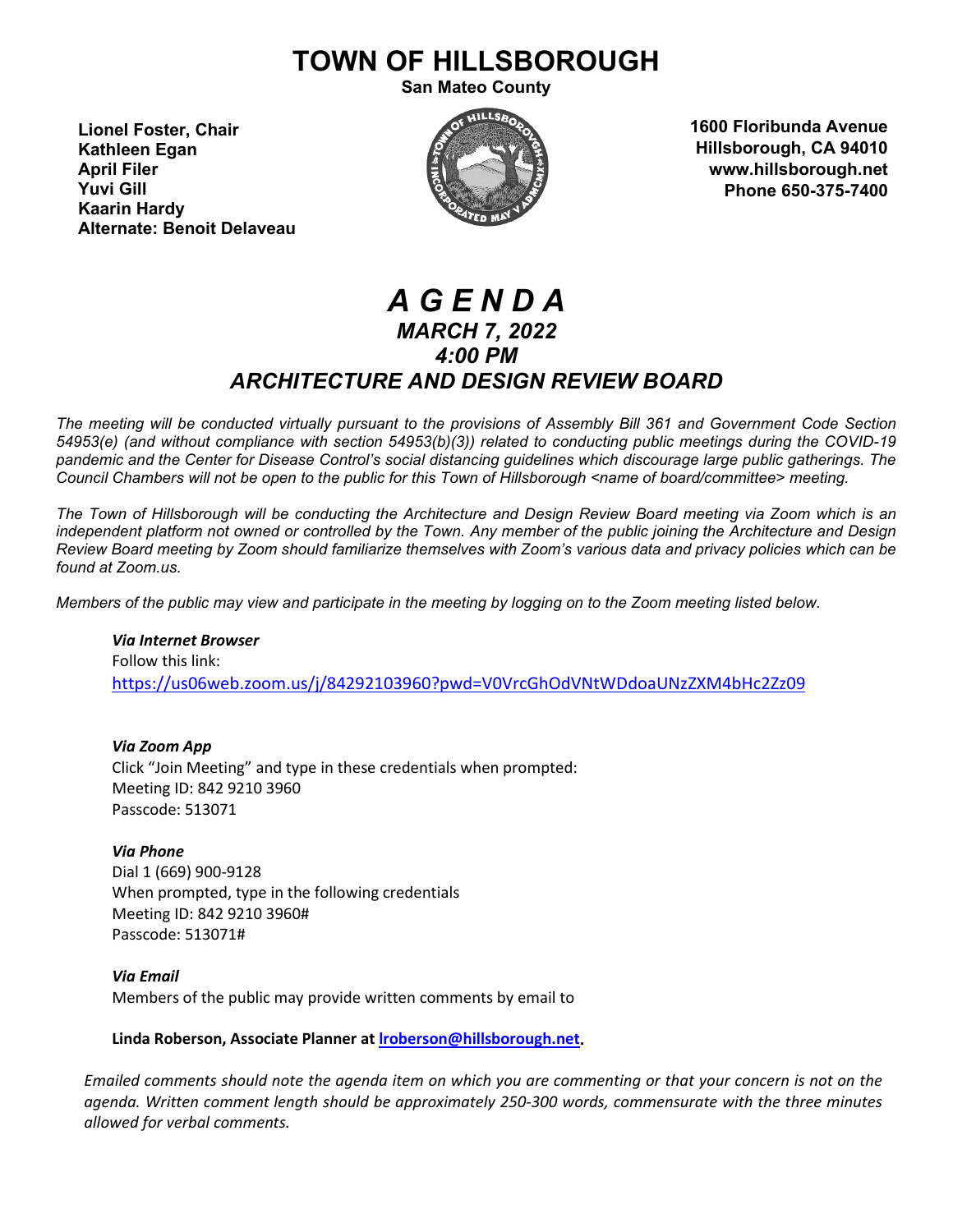Agenda – Architecture and Design Review Board Monday, March 7, 2022 Page 2

*To ensure your comment is read to the ADRB please submit your email no later than 2:00 p.m. on Monday December 6, 2021. The Town will make every effort to read emails received after that time. Emails received after the 2:00 p.m. deadline will be provided to the ADRB after the meeting.*

*Members of the public may provide public comments via the Zoom platform by using the "raise hand" feature or, if calling in by phone, by pressing \*9 on the telephone keypad. If a member of the public wants to provide public comment on an item or a non-agenda item during the general public comment portion of the meeting, they shall request to speak by using the "raise hand" feature on Zoom or, if calling in by phone, by pressing \*9 on the telephone keypad prior to the close of the public comment period. In response, the Town will unmute the speaker and allow them to speak up to three minutes. All members of the public will be limited to one comment per agenda item. The Town encourages all members of the public to limit any comments that might be repetitive of comments provided by other speakers on the same item.* 

#### **I. CALL TO ORDER**

- **II. ROLL CALL**
- **III. APPROVAL OF MINUTES:** Consideration of Meeting Minutes of Monday, December 6, 2021.

#### **IV. WRITTEN/ORAL PUBLIC COMMENT I:**

*This portion of the meeting is reserved for persons wishing to address the Architecture and Design Review Board on any matter not on the agenda. Members of the public may provide comments via the Zoom platform by using the "raise hand" feature or, if calling in by phone, by pressing \*9 on the telephone keypad. In response, the Town will unmute the speaker and allow them to speak on any topic for up to three minutes. If there appears to be a large number of speakers, speaking time may be reduced to no less than 2 minutes, at the discretion of the Chair. Members of the public are limited to one comment at this time. State law prohibits the Architecture and Design Review Board from discussing or acting on non-agenda items, and generally limits the ability of the Architecture and Design Review Board to respond to any public comments made regarding non-agenda items.*

*Members of the public may provide comments related to items not on the agenda via email to [lroberson@hillsborough.net.W](mailto:lroberson@hillsborough.net.)ritten comment length should be approximately 250-300 words, commensurate with the three minutes allowed for verbal comments. To ensure your comment is read to the ADRB, please submit no later than 2:00 p.m. on Monday December 6, 2021.*

#### **V. ANNOUNCEMENT OF CONFLICT OF INTEREST:**

*This portion of the agenda is for board members to disclose any conflict of interest related to any item on the agenda. Any board member who has confirmed a conflict of interest or has reason to believe they have a conflict of interest should disclose the conflict for the record and abide by the disqualification requirements contained in FPPC regulations.*

#### **VI. CONSENT CALENDAR:**

*The Consent Calendar includes routine items, which do not require discussion. A board member or staff may remove an item for discussion, and any member of the public may request a board member to remove an item for discussion. If there is no request to remove any item from the consent calendar, then the item can be approved in one motion with a roll call vote.*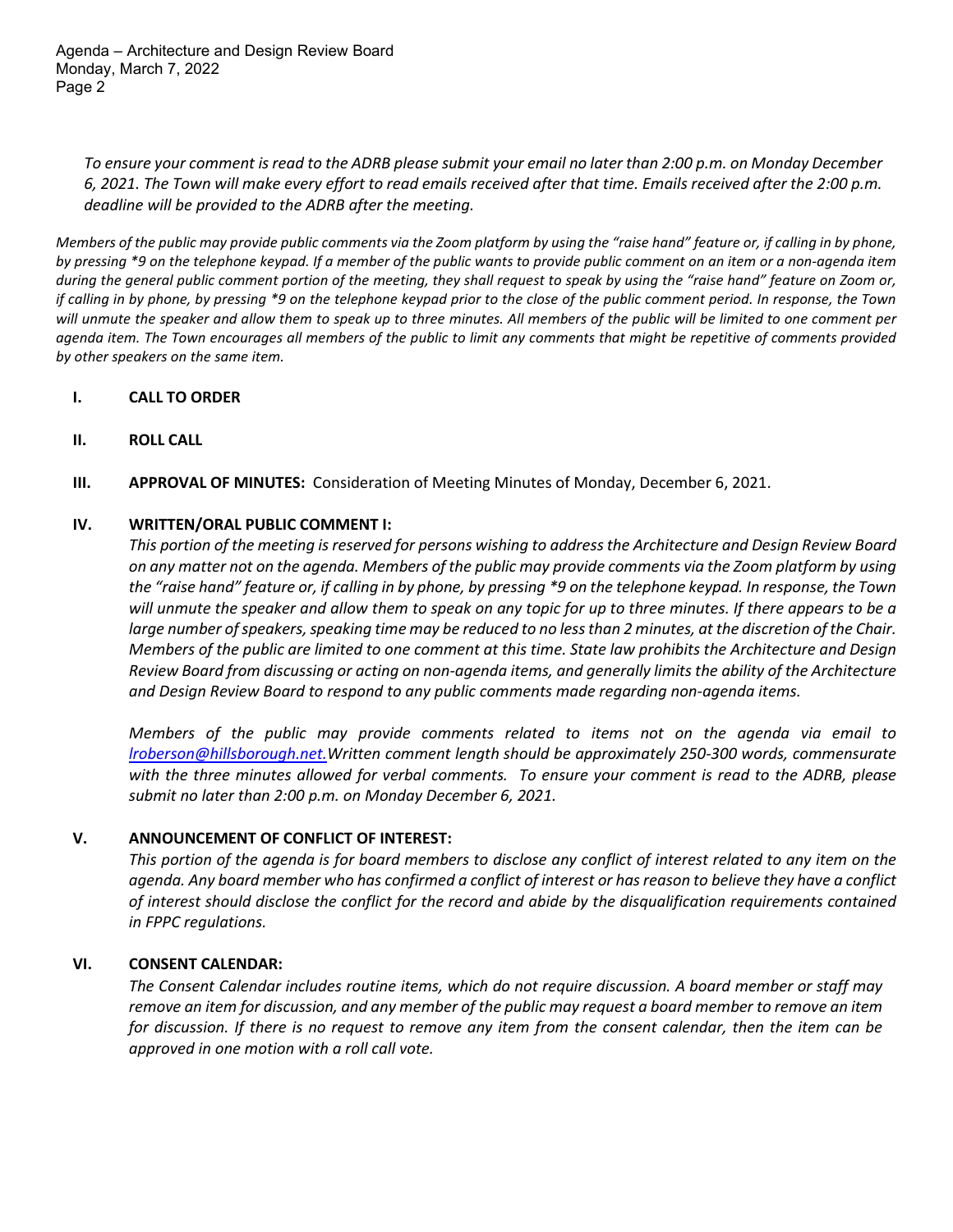Agenda – Architecture and Design Review Board Monday, March 7, 2022 Page 3

# 1. **Resolution Making Findings and Determinations Under Assembly Bill 361 for the Continuation of Virtual Meetings (Staff)**

On March 17, 2020, in the face of the COVID‐19 pandemic, Governor Gavin Newsom issued Executive Order N‐29‐20 suspending certain provisions of the Ralph M. Brown Act in order to allow for local legislative bodies to conduct their meetings completely telephonically or by other electronic means. AB 361 preserves many of the provisions of the earlier executive orders while also adding new requirements to the management of remote and teleconference public meetings in order to better achieve the levels of transparency that the Brown Act demands.

#### 2. **2895 Churchill Drive (APN: 028‐484‐050) Pisces Associates Inc. (John Lum Architecture/Michael Callan)**

Request for approval of revisions to a previously approved ADRB project. Originally approved on Nov. 2, 2020, with a unanimous vote, the proposed changes do not affect the floor area ratio which is within 500 square feet of the maximum allowed. All previously defined conditions of approval remain valid and are required to be met under this request, if approved. The proposed revisions include architectural and landscape design changes that have been deemed significant from the approved design and require approval by the Architectural Design Review Board.

# 3. **1565 Lakeview Drive (APN: 038‐074‐040) Yao (Tony Ponterio/Muzik Design Studio)**

Request for approval of renovated landscape and new tennis court. The proposed renovation of 8,848 square feet, includes the relocation of an existing driveway (2,100 SF) and new tennis court (6,450 SF), additional landscape area of 298 square feet is proposed to screen the tennis court fence and driveway. The Hillsborough Municipal Code chapter 2.12.070 section A subsection f, requires tennis courts receive review and approval of the Architecture and Design Review Board.

# **VII. FORMAL REVIEW ITEMS:**

# 4. **425 Pinehill Road. (APN: 030‐092‐080) Hao (Walker Warner Architects/Blasen Landscape Architecture)**

Request for formal design review of new two‐story Contemporary style home and detached garage to replace an existing Mid‐century modern style home. The existing net lot size is 84,283 square feet with an existing floor area ratio of 4,225 square feet. The current square footage represents 5% floor area ratio where 25% for the first acre and 15 % for the second acre is the maximum allowable or 16,998 square feet. The proposed new structure is 9,495 square feet or 11.3% floor area ratio. The proposed request is for a new residential structure greater than 8,000 square feet and therefore subject to ADRB review and approval.

*The proposed floor area exceeds 8,000 square feet, therefore, unless waived, the project must be submitted to the City Council for review and final disposition. A project may be considered* for a waiver of City Council review if both of the following conditions are met (i) there is no *unresolved opposition to or concern about the project raised in the public hearing before the*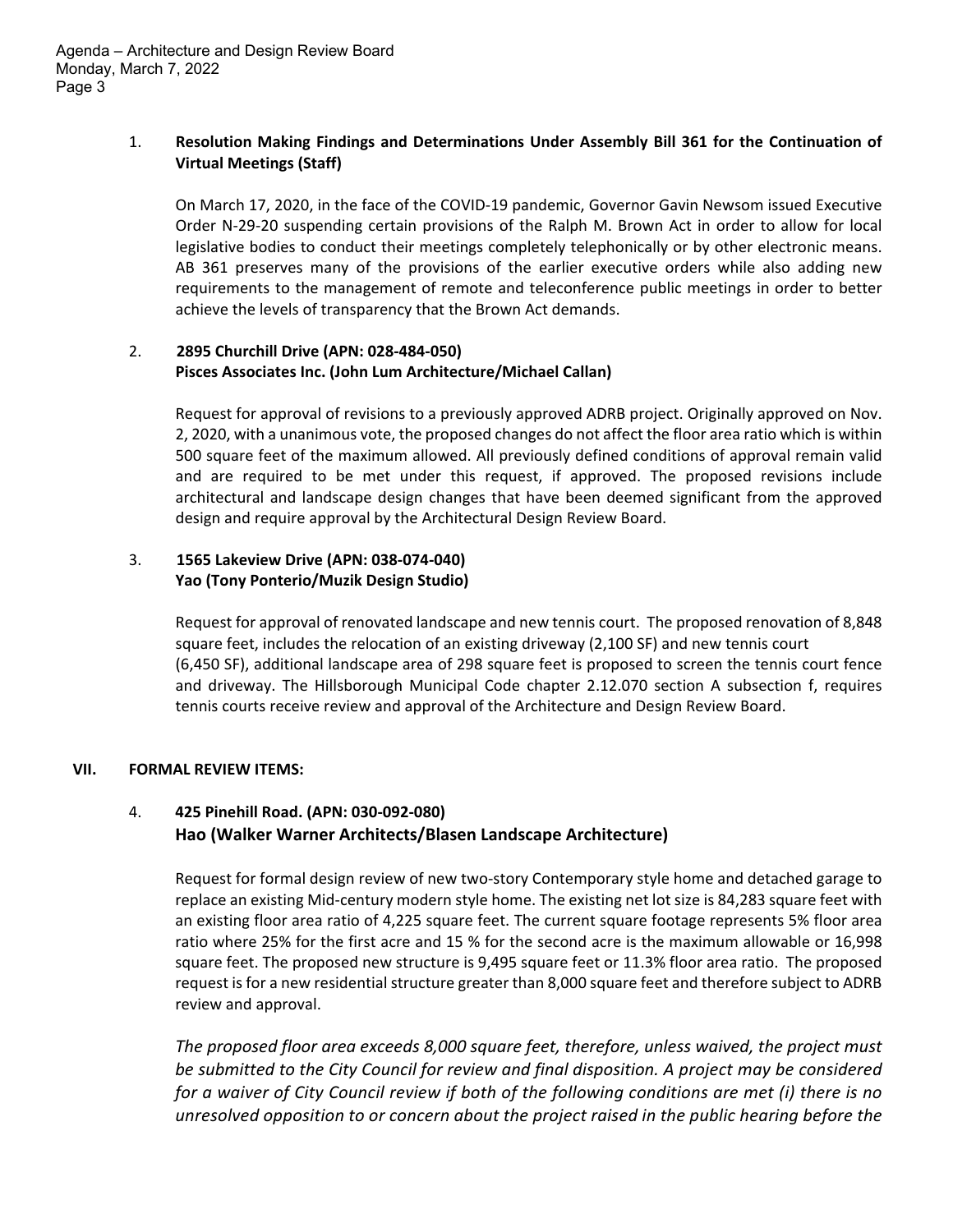*architecture and design review board and (ii) the project was unanimously approved by the architecture and design review board with no dissenting votes.*

# 5. **888 Culebra Road (APN: 031‐323‐060) Faulkner (Nyhus Design Group / Michael Callan Landscape Architect)**

Request for formal design review of a new two-story Colonial style home to replace an existing Colonial style home and includes complete landscape redesign. The proposed new structure is 5,320 square feet on a 25,729 square foot lot (20.7% floor area ratio). The proposed request is for a new residential structure and therefore subject to ADRB review and approval.

# 6. **10 Creekwood Way (APN: 032‐380‐040)** *This item is Continued to April 4, 2022* **Cartlidge (Nyhus Design Group)**

Request for formal design review of a major architectural renovation and second floor addition to an existing Mid‐Century modern style home to an updated Modern style home. The proposed new structure is 7,247 square feet on a 34,237 square foot lot (24.66% floor area ratio) which will replace an existing 4,694 square foot structure with an FAR of 13.7%. The planned work is categorized as Type A, a major residential renovation in that less than 50% of the existing structure will be renovated. While the project does not require associated landscape improvement, it is subject to ADRB review and approval due to a second‐floor addition greater than 500 square feet and is visible from the street.

#### **VIII. PRELIMINARY REVIEW ITEMS:**

# 7. **111 Fallen Leaf Drive (APN: 032‐304‐040) 111 Fallen Leaf, LLC (TRG Architects / Terra Ferma Landscape Architecture)**

Request for preliminary design review of a new two-story English Country style home to replace an existing Colonial style home. The planned new structure is 9,750 square feet on a net lot size of 40,599 square feet or 24% floor area ratio. The proposed floor area exceeds 8,000 square feet, therefore, unless waived, the project must be submitted to the City Council for review and final disposition.

*The proposed floor area exceeds 8,000 square feet, therefore, unless waived, the project must be* submitted to the City Council for review and final disposition. A project may be considered for a waiver of City Council review if both of the following conditions are met (i) there is no unresolved opposition to *or concern about the project raised in the public hearing before the architecture and design review board and (ii) the project was unanimously approved by the architecture and design review board with no dissenting votes.*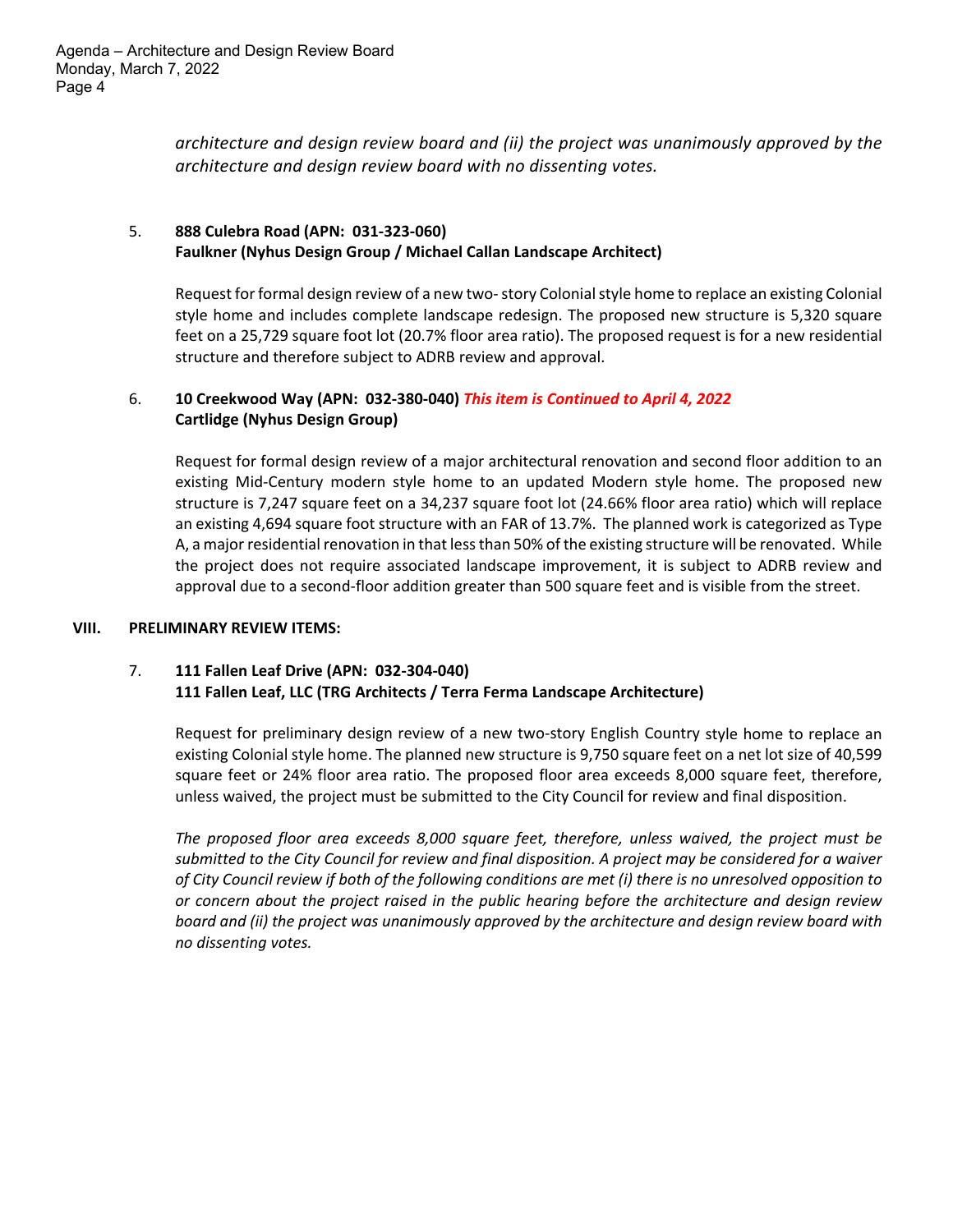Agenda – Architecture and Design Review Board Monday, March 7, 2022 Page 5

#### 8. **20 Castle Court (APN: 030-061-080) Chung (Feldman Architecture / InSitu)**

Request for preliminary design review of a new two- story Modern style home to replace an existing Ranch style home and includes complete landscape redesign. The proposed new structure is 5,000 square feet on a 20,775 square foot lot (24.06% floor area ratio). The proposed request is for a new residential structure and therefore subject to ADRB review and approval.

#### **XI. DISCUSSION ITEMS:**

- 1. Board Member Updates
- 2. Staff Updates

San Mateo County Registrar of Voters has requested to use Town Hall as a Vote Center for the June 2022 and November 2022 elections. Unfortunately, this will impact the planned Monday, November 7, 2022, ADRB meeting. The County will use the Town Hall chambers as a vote Center from November 4- 9.

#### **XIII. PUBLIC COMMENT II:**

*This portion of the meeting is reserved for persons wishing to address the Architecture and Design Review Board on any matter not on the agenda. Members of the public may provide comments via the Zoom platform by using the "raise hand" feature or, if calling in by phone, by pressing \*9 on the telephone keypad. In response, the Town will unmute the speaker and allow them to speak on any topic for up to three minutes. If there appears to be a large number of speakers, speaking time may be reduced to no less than 2 minutes, at the discretion of the Chair. Members of the public are limited to one comment at this time. State law prohibits the Architecture and Design Review Board from discussing or acting on non-agenda items, and generally limits the ability of the Architecture and Design Review Board to respond to any public comments made regarding non-agenda items.*

# **XIV. ADJOURNMENT**

#### **SPECIAL ACCOMMODATIONS:**

*If you need a disability-related modification or accommodation, including auxiliary aids or services, to participate in the Architecture and Design Review Board meeting, or if you need an agenda in an alternate form, please contact the City Clerk at 375-7412 at least 24 hours before the scheduled Architecture and Design Review Board meeting.*

#### **ATTACHMENTS:**

*Any items listed as "Attachments" to the agenda are available on the Town's website or at the City Clerk's office.*

*Any writings or documents provided to a majority of the Architecture and Design Review Board regarding any item on this agenda, except as exempt from public disclosure under applicable law, will be made available for public inspection in the City Clerk's Office located at 1600 Floribunda Avenue, Hillsborough, CA 94010, during normal business hours.*